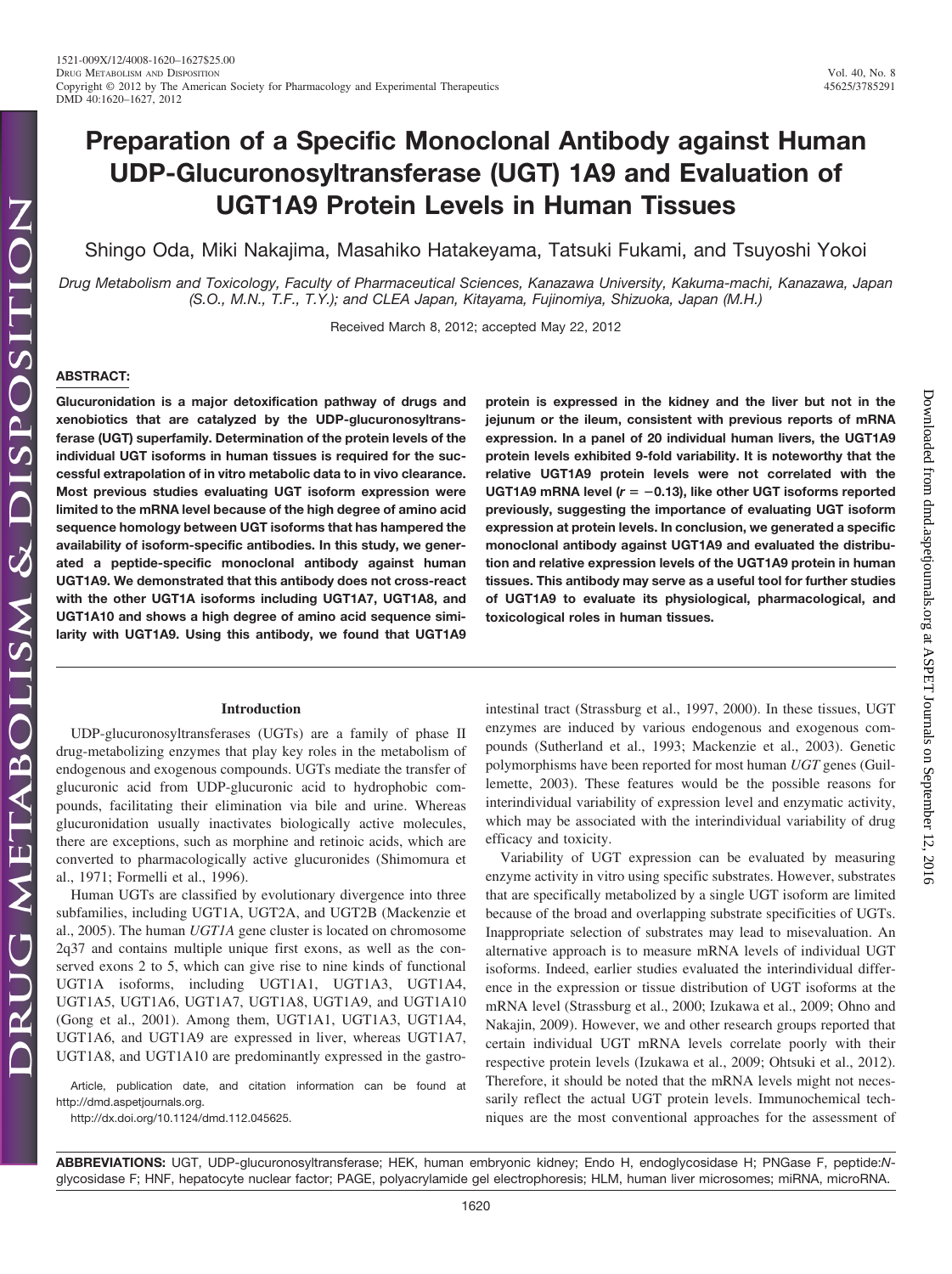protein levels. However, this approach is limited by the specificity of available antibodies. At present, specific antibodies for human UGT isoforms are only commercially available for UGT1A1 and UGT1A6. Antibodies against UGT1A4 and UGT1A9 are also available for purchase, but their specificity is not guaranteed. Because UGT1A9 exhibits as high as 88 to 94% amino acid homology with UGT1A7, UGT1A8, and UGT1A10, it is a great challenge to generate a specific antibody against UGT1A9. Indeed, the antibody against UGT1A9 prepared by Girard et al. (2004) exhibits cross-reactivity against UGT1A7, UGT1A8, and UGT1A10. In this study, we generated a highly specific monoclonal antibody against human UGT1A9 to evaluate the variability of UGT1A9 protein levels in a panel of human liver samples by Western blot analysis.

#### **Materials and Methods**

**Materials.** Recombinant human UGT1A1, UGT1A3, UGT1A4, UGT1A6, UGT1A7, UGT1A8, UGT1A9, and UGT1A10 expressed in baculovirus-infected insect cells (Supersomes) and human liver microsomes (a pooled sample,  $n = 50$ ) were purchased from BD Gentest (Woburn, MA). Human kidney microsomes (a pooled sample,  $n = 6$ , as well as three individual donors), human jejunum microsomes (a pooled sample,  $n = 10$ ), and human ileum microsomes (a pooled sample,  $n = 4$ ) were purchased from Tissue Transformation Technologies (Edison, NJ). Human liver samples from 14 individual donors were supplied by the National Disease Research Interchange (Philadelphia, PA) through the Human and Animal Bridging Research Organization (Chiba, Japan), and those from 6 Japanese donors were obtained from autopsy materials that were discarded after pathological investigation (Izukawa et al., 2009). Microsomes were prepared as described previously (Tabata et al., 2004). The use of the human livers was approved by the ethics committees of Kanazawa University (Kanazawa, Japan) and Iwate Medical University (Morioka, Japan). A human embryonic kidney-derived cell line (HEK293) stably expressing UGT1A9 was established previously in our laboratory (Fujiwara et al., 2007). A human hepatocellular carcinoma cell line (HepG2), an immortalized human kidney tubular epithelial cell line (HK-2), and a human breast adenocarcinoma cell line (MCF-7) were obtained from American Type Culture Collection (Manassas, VA) and cultured as described previously (Nakamura et al., 2008). Endoglycosidase H (Endo H) and peptide:*N*-glycosidase F (PNGase F) were purchased from New England Biolabs (Ipswich, MA). A goat antihuman hepatocyte nuclear factor (HNF)  $1\alpha$  (C-19) polyclonal antibody and mouse anti- $\beta$ -actin monoclonal antibody (C-14) were purchased from Santa Cruz Biotechnology, Inc. (Santa Cruz, CA). All the other reagents were of the highest grade commercially available.

**Preparation of Monoclonal Antibody against UGT1A9.** The selection of antigenic peptide, peptide synthesis, and keyhole limpet hemocyanin conjugation was performed by Biogate (Gifu, Japan). Hydrophilicity, secondary structure, surface probability, and antigenicity were considered in the designation of the antigenic peptide sequence as follows. The hydrophilicity was evaluated by the method of Hopp and Woods (1981). The secondary structure was evaluated by the method of Chou and Fasman (1974) and the method of Robson (Garnier et al., 1978) using GENETYX-MAC software (Software Development, Tokyo, Japan). The surface probability was evaluated by the method of Emini et al. (1985). Antigenicity was evaluated by the method of Welling et al. (1985) and the method of Parker et al. (1986) using original software. The designed peptide sequence was subjected to BLASTP search (http://www.ncbi.nlm.nih.gov/blast/) to screen its homology with known protein sequences. Based on these evaluations, the sequence, DREFKAFAHAQWKAQVRSIYSLLMG-SYNDIFD, which corresponds to the residues 87 to 118 of UGT1A9, was raised as a candidate peptide. At the N terminus of the synthesized peptide, a cysteine residue was added to facilitate conjugation to the carrier protein, keyhole limpet hemocyanin. The mouse monoclonal antibody against the peptide was prepared by CLEA Japan (Tokyo, Japan) using a standard protocol. The hybridomas producing the antibodies were screened by enzyme-linked immunosorbent assay with the synthesized peptide. Reactivity and specificity of antibody clones were evaluated by Western blotting as described below. A clone that specifically reacted with UGT1A9 was expanded by intraperitoneal injection into mineral oil-primed mice. Monoclonal antibodies from mouse

ascitic fluids were partially purified by precipitation with 33% ammonium sulfate.

**SDS-PAGE and Western Blot Analysis.** For the analysis of UGT1A9, UGT Supersomes (2.5  $\mu$ g), total cell homogenates from HEK293 cells expressing UGT1A9 (40  $\mu$ g), or microsomes from human tissues (15  $\mu$ g), mouse or rat liver, and human cell lines (30  $\mu$ g) were separated by 10% SDS-PAGE and transferred to Protran nitrocellulose membranes (Whatman GmbH, Dassel, Germany). The quantity of protein loaded onto gels was decided to be in the range showing linearity. In some cases, human liver microsomes or recombinant UGT1A9 proteins were treated with Endo H, which cleaves the bond between two *N*-acetylglucosamines directly proximal to the asparagine residue, or PNGase F, which cleaves the bond between asparagine and the *N*-acetylglucosamine residue. The enzyme sources were adjusted to a 2 mg/ml protein concentration with a denaturing buffer containing a final concentration of 0.5% SDS and 40 mM dithiothreitol and subsequently were denatured at 95°C for 10 min. An aliquot [2.5  $\mu$ g of UGT1A9 Supersomes, 40  $\mu$ g of UGT1A9 expressed in HEK293 cells, and 30  $\mu$ g of human liver microsomes (HLM)] was incubated with 250 U of Endo H in 50 mM sodium citrate buffer (pH 5.5) or 500 U of PNGase F in 50 mM sodium phosphate buffer (pH 7.5) containing 1% NP-40 at 37°C for 1 h.

For the analysis of HNF1 $\alpha$ , 50  $\mu$ g of human liver homogenates were separated by 7.5% SDS-PAGE and transferred to a polyvinylidene difluoride Immobilon-P membrane (Millipore Corporation, Billerica, MA). For the analysis of  $\beta$ -actin, 10  $\mu$ g of human liver microsomes or homogenates were separated by 7.5% SDS-PAGE and transferred to polyvinylidene difluoride membranes.

After incubation in Odyssey blocking buffer (LI-COR Biosciences, Lincoln, NE) for 1 h, the membranes were probed with either 1:500 diluted anti-UGT1A9 antibody, 1:200 diluted anti-HNF1 $\alpha$  antibody, or 1:200 diluted anti- $\beta$ -actin antibody for 3 h followed by incubation with the corresponding fluorescent dye-conjugated secondary antibodies. The UGT1A9 or  $HNF1\alpha$ protein levels in individual human liver samples were normalized with  $\beta$ -actin protein levels. The band densities were quantified with the Odyssey Infrared Imaging system (LI-COR Biosciences).

**Propofol** *O***-Glucuronosyltransferase Activity.** The activity was determined as described previously (Fujiwara et al., 2007) with a substrate concentration of 500  $\mu$ M.

**Statistical Analyses.** Correlation analyses were performed by the Pearson product-moment method. Differences between groups were determined by analysis of variance followed by the Tukey multiple comparison test.  $p < 0.05$ was considered statistically significant.

## **Results**

**Selection of a Peptide Antigen to Generate UGT1A9 Antibody.** Initially, preparation of a mouse monoclonal antibody against UGT1A9 was attempted using a histidine-tagged full-length UGT1A9 protein as an antigen. However, all of the resulting antibody clones (30 clones) cross-reacted with other UGT1A isoforms (data not shown). The full-length amino acid sequence of UGT1A9 exhibits homology with UGT1A7, UGT1A8, and UGT1A10 in excess of 88% (Table 1). Therefore, we next sought to prepare the monoclonal antibody using a UGT1A9 peptide as an antigen. Although peptides ranging from 10 to 20 amino acid residues in length are generally used for antigens, we used a relatively longer peptide, expecting that it could recognize three-dimensional structure. Residues 87 to 118 of UGT1A9 (32 amino acids) were selected as an antigen; this peptide sequence is contained within the longer peptide antigen (82 amino acids, residues 61–142) used by Girard et al. (2004) (Table 1). The amino acid homology of the two different antigenic peptides with the corresponding residues of UGT1A7, UGT1A8, and UGT1A10 was 59 to 63% (32-residue peptide) versus 80% (82-residue peptide). Thus, the peptide comprising the 87 to 118 amino acid residues of UGT1A9 was used as an antigen.

**Specificity of the Prepared Antibody against UGT1A9.** The specificity of the 40 candidate antibody clones was evaluated by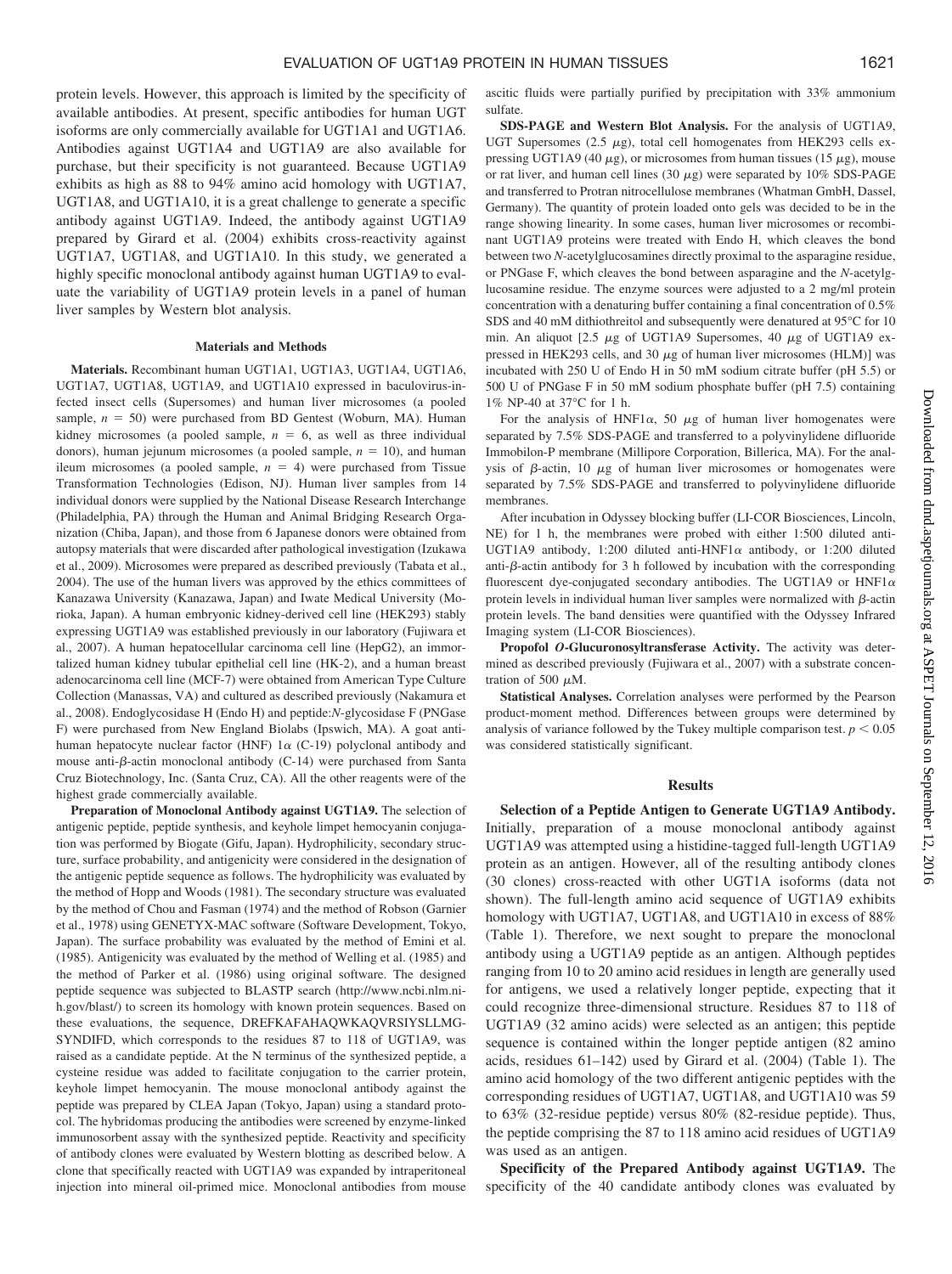|               |                  | Multiple sequence alignment was performed using the ClustalW2 program (http://www.ebi.ac.uk/Tools/msa/clustalw2) for amino acid residues 61 to 142 of UGT1A9, which were used as an antigen by Girard et al. (2004). Amino aci<br>identical with those of UGTLA9 are in bold type. The peptide comprising amino acid residues 87 to 118 that was used as antigen in this study is in italic type. |        |                          |             |
|---------------|------------------|---------------------------------------------------------------------------------------------------------------------------------------------------------------------------------------------------------------------------------------------------------------------------------------------------------------------------------------------------------------------------------------------------|--------|--------------------------|-------------|
|               |                  |                                                                                                                                                                                                                                                                                                                                                                                                   |        | Identity with UGT1A9 (%) |             |
| Isoform       | Accession No.    | Sequence                                                                                                                                                                                                                                                                                                                                                                                          | 87-118 | $61 - 142$               | Full-Length |
| UGTIAI        | P22309           | <sub>2</sub> , DASLYIKDGAFYTLKTYPPQREDVKESFVSLGHNVFE--NDSFLQRVIKTYYKKIKNSAMLLSGCSHLHNKELAMASLASF <sub>145</sub>                                                                                                                                                                                                                                                                                   |        |                          |             |
| <b>JGT1A3</b> | 35503            | <sup>3 P.</sup> 45 LYNNII LYYENLIYAYI SANAN YA SANAN TWENSYAYI AHEL - LA ANG DAN AHEL ANG DAN SANAN TAN TAN TAN TAN TAN TAN                                                                                                                                                                                                                                                                       |        |                          |             |
| JGT1A4        | 22310            | <sup>9 P</sup> -48LYNNII I VENHITYY DOʻNITYYI OʻNIMI VAQSIS XIZITI I HALI I HALI I YAQISHALI I HALI I YAZIYI I HALI I HALI I HALI                                                                                                                                                                                                                                                                 |        |                          |             |
| <b>JGT1A5</b> | <b>POSS</b>      | 3" EACHTHAIT FEINDEATH AN SAHI I TSWANGHI AN SANTI TEAR SAN AN SANTI TEAR SAHA I TEAR SAN SANTI TEAR TEAR TEAR                                                                                                                                                                                                                                                                                    |        |                          |             |
| <b>UGT1A6</b> | <sup>19224</sup> |                                                                                                                                                                                                                                                                                                                                                                                                   |        |                          |             |
| <b>JGT1A7</b> | NP 061950        |                                                                                                                                                                                                                                                                                                                                                                                                   |        |                          |             |
| <b>JGT1A8</b> | AAB8425          |                                                                                                                                                                                                                                                                                                                                                                                                   |        |                          |             |
| <b>JGT1A9</b> | NP 066307        | $1.$ EDL <i>DREFKAFAHAQWKAQVRSIYSI-LMGSYND---IFDLF</i> FSNCRSLFKDKKLVEYLKESSF<br>EVSWQLGRSLVTORISTOWSTSTE                                                                                                                                                                                                                                                                                         |        |                          |             |
| UGT1A10       | <b>AB81537</b>   | $^{57}$ - ASSEVIALING MATARO HERE AND HERE AND HERE AND MANUSCLESS AND MANUSCLESS AND MANUSCRIPT $\sim$                                                                                                                                                                                                                                                                                           |        |                          |             |
|               |                  |                                                                                                                                                                                                                                                                                                                                                                                                   |        |                          |             |

TABLE 1

TABLE

Sequence alignment around the candidate peptide of UGT1A9 as an antigen with the other UGT1As Sequence alignment around the candidate peptide of UGT1A9 as an antigen with the other UGT1As

Western blot analysis using a panel of recombinant human UGT1A isoforms. Of the 40 clones, 5 reacted with UGT1A9 without crossreacting with the other UGT1A isoforms (data not shown), from which the clone exhibiting the highest reactivity was selected for expansion and antibody production. The specificity of the purified antibody was then confirmed (Fig. 1A). Next, we investigated whether the antibody reacted with UGTs in human, mouse, and rat liver microsomes (Fig. 1B). The mouse Ugt1a9, Ugt1a7c, and Ugt1a10 exhibit 77 to 78% amino acid sequence homology with human UGT1A9 (Table 2). In rat, the *Ugt1a9* gene is a pseudogene, whereas Ugt1a7, Ugt1a8, and Ugt1a10, which are functional proteins, exhibit 76 to 79% amino acid homology with human UGT1A9. As shown in Fig. 1B, a clear single band was observed only with human liver microsomes, suggesting that the antibody does not react with any Ugt in mouse and rat livers.

**Reactivity of the Antibody toward Glycosylated or Deglycosylated UGT1A9.** We previously reported that UGT1A9 is glycosylated at three asparagine residues at position 71, 292, and 344 (Nakajima et al., 2010). Three bands observed in UGT1A9 Supersomes (Fig. 1A) would represent differently glycosylated species of UGT1A9, because none of them were observed in the other UGT1A Supersomes. We investigated whether the antibody could recognize both glycosylated and deglycosylated or unglycosylated UGT1A9. When the UGT1A9 Supersomes were treated with Endo H, the upper two bands observed in the nontreated sample disappeared, and a band with higher mobility was observed. The density of the faster migrating band appeared higher than that of the sum of the upper two bands (Fig. 1C, left). The fastest migrating band in the nontreated sample might be the glycosylated form that is tolerable to Endo H or other post-translationally modified form. The recombinant UGT1A9 stably expressed in HEK293 cells also showed three bands (Fig. 1C, left), but the upper two bands would be nonspecific bands because they were observed in homogenates from mock HEK293 cells too (data not shown). The difference in the band patterns between UGT1A9 Supersomes and UGT1A9 in HEK293 cells might reflect the differences in the extent of glycosylation and/or size of the glycan in insect or mammalian cells. When the recombinant UGT1A9 in HEK293 cells was treated with Endo H, the fastest migrating band was clearly shifted (Fig. 1C, left). The band density was higher than that in the nontreated sample. As for HLM, the mobility of UGT1A9 was similar to that of UGT1A9 expressed in HEK293 cells, and UGT1A9 in HLM appeared to show some tolerance to Endo H. Next, we used PNGase F, which can cleave Endo H-resistant *N*-glycans (probably *N*-glycans from which two mannose subunits are removed by Golgi  $\alpha$ -mannosidase II). By the treatment of HLM with PNGase F, only a band with faster mobility was observed, indicating that the upper band observed in Endo Htreated HLM would be the Endo H-resistant glycosylated UGT1A9 (Fig. 1C, right). In the cases of UGT1A9 Supersomes and UGT1A9 in HEK293 cells, the results with PNGase F treatment were the same as those with Endo H treatment. It is interesting that the deglycosylated UGT1A9 in UGT1A9 Supersomes and UGT1A9 in HEK293 cells and HLM differently migrated, although it is still unclear whether other post-translational modifications such as phosphorylation may be involved. Taken together, these results suggest that the antibody can recognize UGT1A9 regardless of glycosylation status, although the reactivity seems to be enhanced for unglycosylated UGT1A9.

**UGT1A9 Protein Expression in Human Tissues.** Previous studies reported that UGT1A9 mRNA is predominantly expressed in the liver and the kidney, and, to a much lesser extent, in adrenal, colon, small intestine, esophagus, testis, and bladder tissues (Nakamura et al., 2008; Ohno and Nakajin, 2009). We obtained microsomes from human liver, kidney, jejunum, and ileum, which we subjected to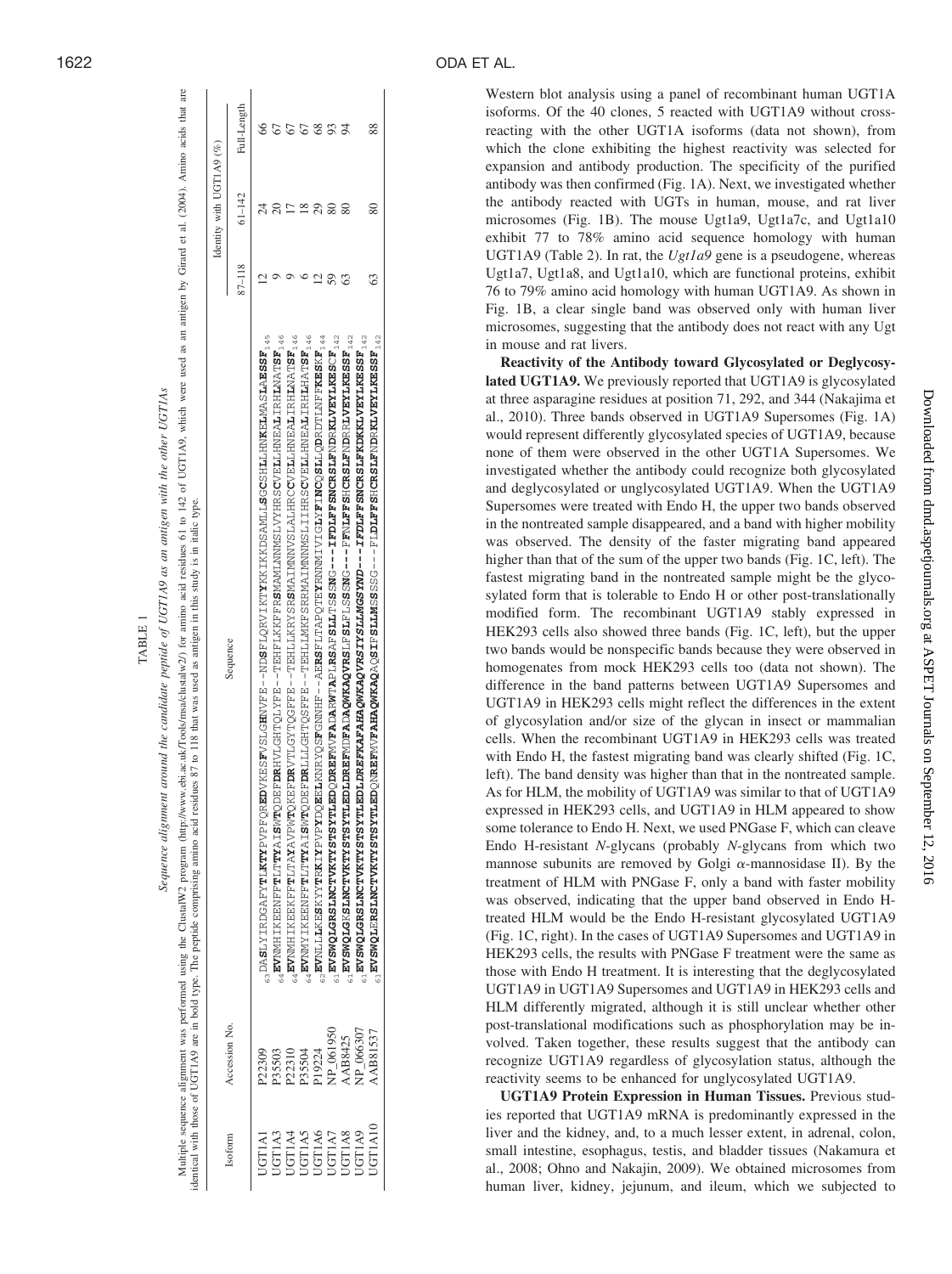

FIG. 1. Western blot analyses using the monoclonal antibody against human UGT1A9. A, recombinant UGT1As  $(10 \mu g)$  expressed in baculovirus-infected insect cells (Supersomes). B, pooled microsomes from human, mouse, or rat liver (30  $\mu$ g). C, Endo H-treated (left) or PNGase F-treated (right)  $(+)$  and nontreated (-) UGT1A9 Supersomes (2.5  $\mu$ g), recombinant UGT1A9 stably expressed in HEK293 (40  $\mu$ g), and HLM (30  $\mu$ g). D, microsomes from human liver, kidney, jejunum, and ileum  $(15 \mu g)$ . E, microsomes from human liver and human cell lines (30  $\mu$ g). In C, the arrowhead and asterisk represent UGT1A9 and the nonspecific band, respectively. MLM, mouse liver microsomes; RLM, rat liver microsomes; HKM, human kidney microsomes; HJM, human jejunum microsomes; HIM, human ileum microsomes; M, marker.

|--|

*Sequence alignment of the candidate peptide of human UGT1A9 as an antigen with highly similar rodent Ugt1a isoforms*

Multiple sequence alignment was performed using the ClustalW2 program (http://www.ebi.ac.uk/Tools/msa/clustalw2/) for amino acid residues 87 to 118 and those of the corresponding region of rodent Ugt1a isoforms. Amino acids that are identical with those of UGT1A9 are in bold type.

| <b>Isoform</b> | Accession No. | Sequence                                                 | Identity with UGT1A9 $(\%)$ |             |
|----------------|---------------|----------------------------------------------------------|-----------------------------|-------------|
|                |               |                                                          | $87 - 118$                  | Full-Length |
| Human UGT1A9   | NP 066307     | $_{87}$ DREFKAFAHAQWKAQVRS-IYSLLMGSYNDIFD $_{118}$       |                             |             |
| Mouse Ugt1a7c  | AAP48598      | 87NREFKISIDAQWKSQQEGGILPLLDSPAKGFFE <sub>119</sub>       | 40                          | 77          |
| Mouse Ugt1a9   | AAP48599      | 85DREFKYLSYTQWKTPEHS-IRSFLTGSARGFFE <sub>116</sub>       | 47                          | 78          |
| Mouse Ugt1a10  | AAP48600      | $_{87}$ DREFKYFTYTQWKTPEQS-IRSFMTGSARGFFE <sub>118</sub> | 47                          | 78          |
| Rat Ugt1a7     | AAR95635      | 87NREFKFFIDSQWKTQQEGGVLPLLTSPAQGFFE <sub>119</sub>       | 36                          | 77          |
| Rat Ugt1a8     | AAR95636      | 87NYHFKFFAHNQWKTQEVG-MFSLLKHSGKGFFE <sub>118</sub>       | 44                          | 79          |
| Rat Ugt1a10    | AAR95630      | DREFKHFSYTQWKTPEQS-MYSLITGSVKDFLE                        | 50                          | 76          |

Western blot analysis. As shown in Fig. 1D, high expression of UGT1A9 protein was detected in the kidney, followed by the liver, but negligible expression was observed in the jejunum and the ileum, consistent with the previously reported mRNA expression profiles. To investigate whether UGT1A9 expression is generally higher in the kidney than in the liver, liver and kidney microsomes obtained from three individuals were subjected to Western blot analysis. We found that the relative UGT1A9 protein levels are approximately 3 to 16 times higher in the kidney than in the liver.

**UGT1A9 Protein Expression in Human Cell Lines.** We previously reported that UGT1A9 is detectable at the mRNA level in human cell lines, including HepG2, HK-2, and MCF-7 (Nakamura et al., 2008), for which reproducibility was confirmed by quantitative real-time reverse transcriptase-polymerase chain reaction (data not shown). However, to date, there has been no reported quantitation of UGT1A9 at the protein level in human cell lines using an isoformspecific antibody. We investigated whether UGT1A9 protein could be detected in HepG2, HK-2, and MCF-7 cell lines using the antibody that we generated. When the microsomes from these cell lines were subjected to Western blot analysis, no band was observed, which is probably attributed to low UGT1A9 expression levels in these cells (Fig. 1E).

**Normalized Activities of UGT1A9 in Recombinant Systems and Human Tissue Microsomes.** The prepared specific antibody against UGT1A9 enabled us to determine the normalized activities per unit of UGT1A9 in recombinant systems and human tissue microsomes. We determined the relative expression levels of UGT1A9 protein in UGT1A9 Supersomes and recombinant UGT1A9 stably expressed in HEK293 cells, HLM, and human kidney microsomes as  $59 \pm 7.7$ ,  $1.0 \pm 0.0$ ,  $5.6 \pm 0.8$ , and  $11.6 \pm 0.7$  units/ $\mu$ g protein, respectively (Fig. 2A). The propofol O-glucuronidation activities in these enzyme sources were 4598  $\pm$  309, 400  $\pm$  98, 3275  $\pm$  99, and 6418  $\pm$  635  $pmol \cdot min^{-1} \cdot mg$  protein<sup>-1</sup>, respectively (Fig. 2B). Accordingly, it was demonstrated that the normalized activities per unit of UGT1A9 in UGT1A9 Supersomes and recombinant UGT1A9 in HEK293 cells were 7- and 1.4-fold, respectively, lower than those in human tissue microsomes (Fig. 2C).

**Expression Levels of UGT1A9 Protein in Individual Human Livers and the Correlation of Protein with mRNA Levels and Enzymatic Activity.** We assessed the relative expression levels of UGT1A9 protein in a panel of 20 human liver microsomes and found a 9-fold interindividual variability (Fig. 3A). The UGT1A9 protein level normalized with  $\beta$ -actin seems to be higher in Japanese than in other ethnic groups. However, it may be due to a lower  $\beta$ -actin level in Japanese than in the other ethnic groups. To draw a definitive conclusion for the ethnic difference, analysis with a larger sample size is necessary. The UGT1A9 protein levels were moderately correlated  $(r = 0.48, p < 0.05)$  with propofol *O*-glucuronosyltransferase activity (Fig. 3B). However, the UGT1A9 protein levels were not correlated  $(r = -0.13)$  with the UGT1A9 mRNA levels that were determined in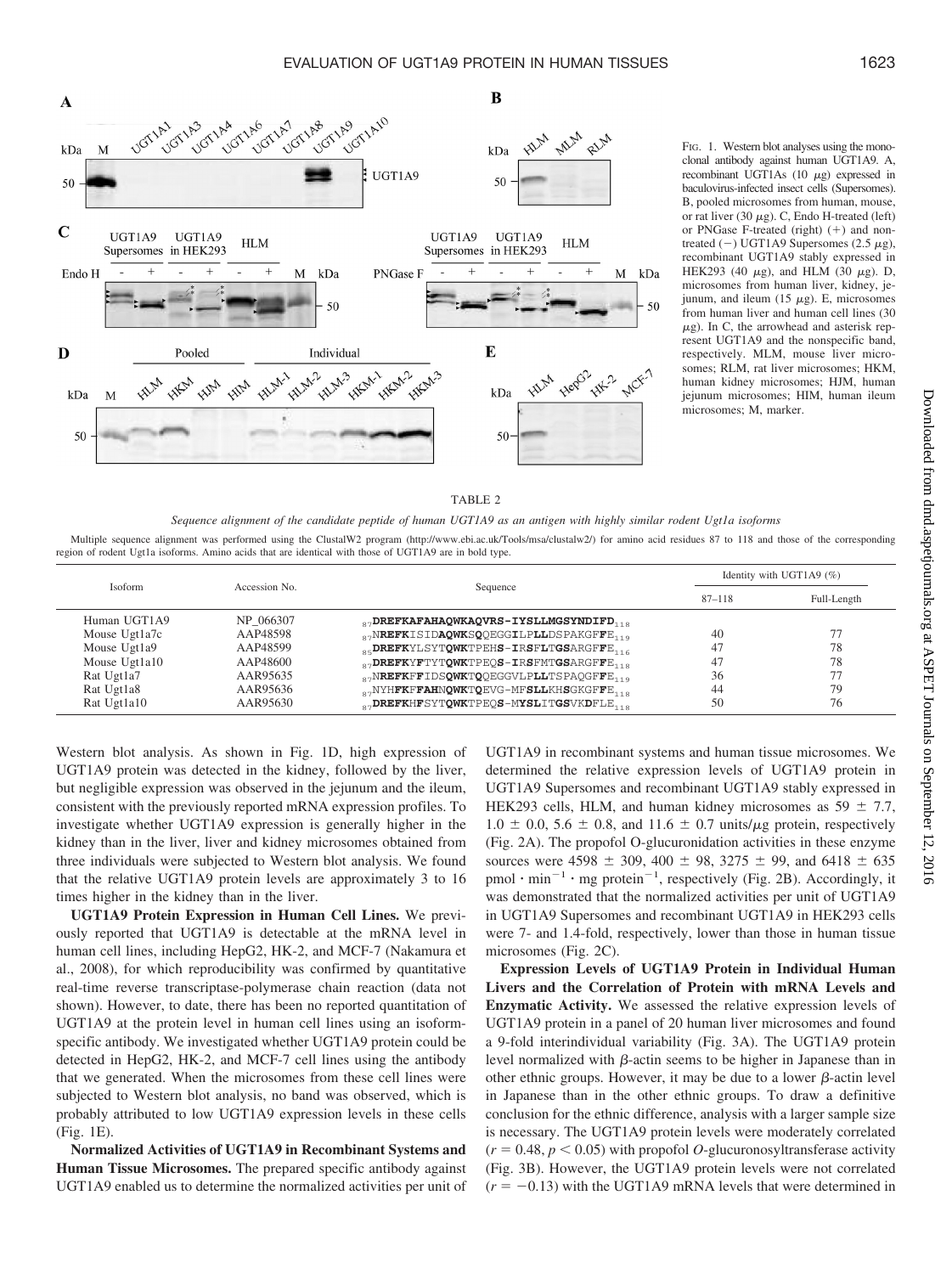

FIG. 2. UGT1A9 protein expression and propofol O-glucuronidation in recombinant UGT1A9 expression systems and human tissue microsomes. A, Western blot analysis of UGT1A9 protein in UGT1A9 Supersomes (2.5  $\mu$ g) and recombinant UGT1A9 stably expressed in HEK293 (40  $\mu$ g), HLM (15  $\mu$ g), and human kidney microsomes (HKM) (15  $\mu$ g). The values shown in the membrane indicate the expression level of UGT1A9 expressed as units of UGT1A9 per microgram of protein. Data are the means  $\pm$  S.D. of quadruplicate determinations. The arrowhead and asterisk represent UGT1A9 and the nonspecific band, respectively. B and C, propofol O-glucuronidation activity in these enzyme sources expressed as picomoles per minute per milligram of protein (B) and picomoles per minute per unit of UGT1A9 protein (C). Columns represent the means  $\pm$  S.D. of triplicate determinations.  $**$ ,  $p < 0.01$ ;  $***$ ,  $p < 0.001$ , compared with HLM;  $\uparrow \uparrow$ ,  $p <$ 0.01;  $\uparrow \uparrow \uparrow$ ,  $p < 0.001$ , compared with HKM. M, marker.

our previous study (Fig. 3C), exhibiting a 150-fold variability (Izukawa et al., 2009). Previous studies (Aueviriyavit et al., 2007; Ramírez et al., 2008) reported that  $HNF1\alpha$  and  $HNF4\alpha$  mRNA levels were strongly correlated with UGT1A9 mRNA levels in a panel of human livers, which is consistent with the finding that  $HNF1\alpha$  and HNF4 $\alpha$  contribute to the regulation of UGT1A9 (Barbier et al., 2005; Gardner-Stephen and Mackenzie, 2007). However, the HNF protein levels rather than mRNA level should be considered. Thus, we investigated whether the HNF1 $\alpha$  and HNF4 $\alpha$  protein levels are correlated with the UGT1A9 mRNA or protein levels. We found that the HNF1 $\alpha$ protein levels were significantly correlated with the UGT1A9 mRNA levels ( $r = 0.52$ ,  $p < 0.05$ ) but not with the UGT1A9 protein levels  $(r = -0.24$ , not significant) (Fig. 3, D and E). These data suggest that whereas  $HNF1\alpha$  may regulate UGT1A9 at the transcriptional level, UGT1A9 protein levels are being regulated at the post-transcriptional level. Unfortunately, we could not assess the  $HNF4\alpha$  protein levels because of an insufficient dynamic range of the antibody used (data not shown).

# **Discussion**

Human UGT1A9 is one of the physiologically and pharmacologically important UGT1A isoforms, metabolizing a wide spectrum of substrates including bulky phenols, dietary constituents, steroids, and fatty acids, as well as currently prescribed drugs including anticancer agents, fibrates, nonsteroidal anti-inflammatory drugs and antiarrhythmic agents (Ritter, 2000). Human UGT1A9 mRNA was found to be predominantly expressed in liver and kidney and to a lesser extent in esophagus, small intestine, colon, adrenal gland, and bladder (Nakamura et al., 2008; Ohno and Nakajin, 2009). However, further information regarding UGT1A9 protein has been limited by the lack of a specific antibody against UGT1A9. Although there were previous attempts to generate specific antibodies against UGT1A9 (Girard et al., 2004; Ikushiro et al., 2006), the antibodies recognized other

UGT1A isoforms such as UGT1A6 (Ikushiro et al., 2006), UGT1A7, UGT1A8, and UGT1A10 (Girard et al., 2004). Furthermore, when we evaluated the specificity of commercially available antibodies against UGT1A9 (Abcam, Cambridge, UK; Abnova, Taipei, Taiwan), we observed that these antibodies cross-reacted with other UGT1A isoforms (S. Oda and M. Nakajima, unpublished data). This background prompted us to prepare a specific antibody against human UGT1A9. We used a peptide containing the amino acid residues 87 to 118 of UGT1A9 as an antigen. Although this peptide is relatively longer than those generally used as antigens, it is shorter than the peptide antigen used by Girard et al. (2004) that contained UGT1A9 amino acid residues 61 to 142. Here, we report the first successful generation of an antibody that specifically recognizes UGT1A9.

Upon Western blotting using the prepared antibody, we confirmed that there was no aggregated UGT1A9 at the interface between the upper and lower gels or the bottom of the wells in any enzyme source (data not shown). The expression level of UGT1A9 protein was found to be highest in the kidney, followed by the liver, but was negligible in jejunum and ileum (Fig. 1D), consistent with previously reported mRNA data (Nakamura et al., 2008; Ohno and Nakajin, 2009). Although the kidney plays a role in the excretion of polar xenobiotics and metabolites, increasing evidence reveals that the kidney significantly contributes to metabolic clearance of therapeutic drugs, such as nonsteroidal anti-inflammatory drugs, propofol, and mycophenolic acid, and to the maintenance of renal homeostasis through inactivating mediators, such as prostaglandins, leukotrienes, epoxyeicosatrienoic acids, and hydroxyeicosatetraenoic acids (Knights and Miners, 2010). Because these drugs or endobiotics are known to be substrates of UGT1A9 (Knights and Miners, 2010), it has been speculated that UGT1A9 would contribute to their clearance. There has been only one report of the immunohistochemical detection of UGT1A (Gaganis et al., 2007), although the precise isoforms detected remain unknown. The present study supports the role of UGT1A9 in the kidney, as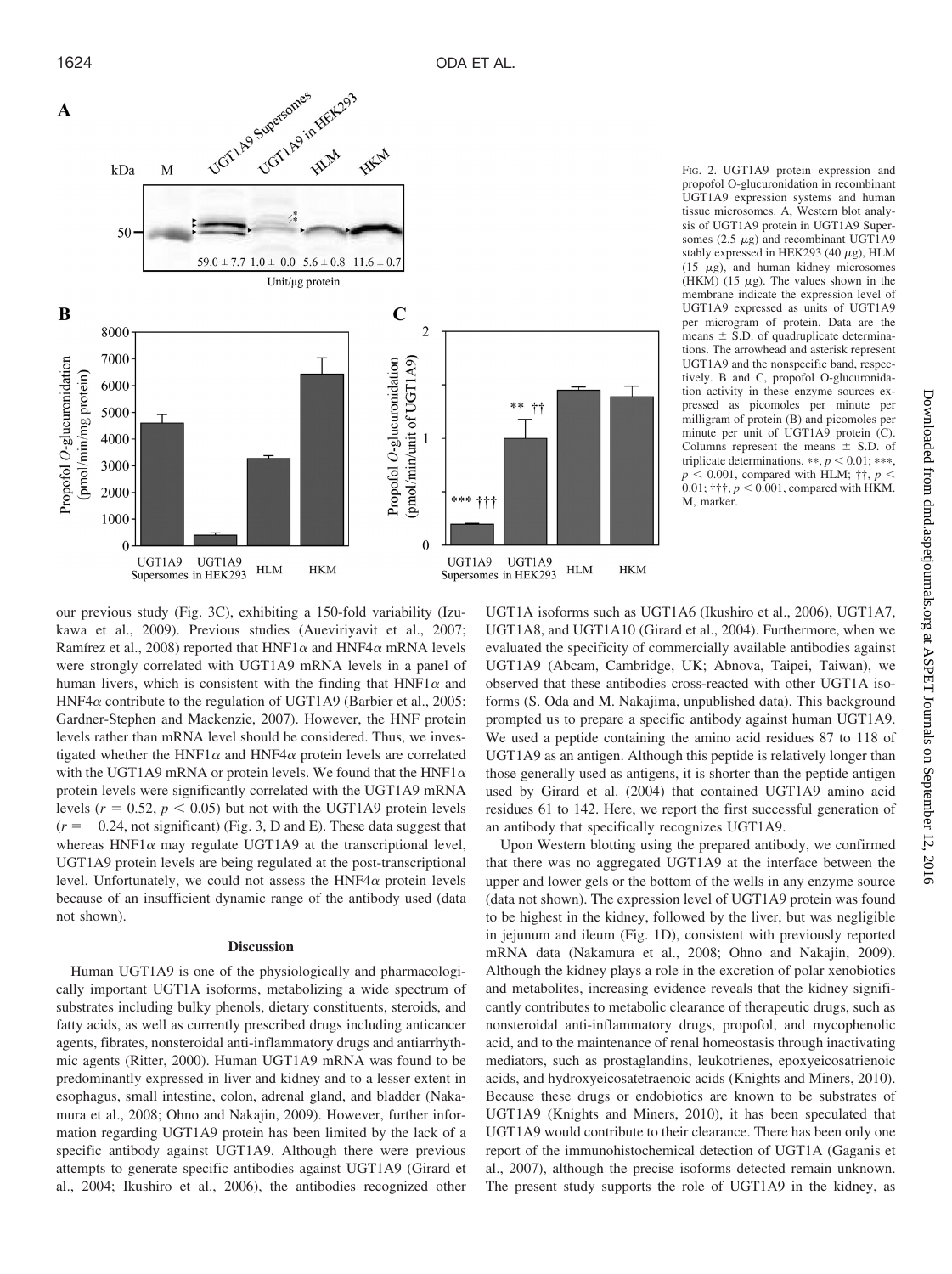

FIG. 3. Interindividual variability of UGT1A9 protein levels in human liver and its correlation with enzyme activity, UGT1A9 mRNA, or  $HNF1\alpha$  protein levels. A, expression levels of UGT1A9 protein in 20 human liver microsomes were determined by Western blot analysis. Data are the means  $\pm$  S.D. of triplicate determinations. Relationships between UGT1A9 protein levels and propofol *O*glucuronosyltransferase activities (B), between UGT1A9 protein levels and UGT1A9 mRNA levels (C), between HNF1 $\alpha$  protein levels and UGT1A9 mRNA levels (D), and between  $HNF1\alpha$  protein levels and UGT1A9 protein levels (E) were analyzed. The propofol *O*-glucuronosyltransferase activity was measured at a substrate concentration of 500  $\mu$ M. The UGT1A9 mRNA levels were normalized to  $\beta$ -actin mRNA levels. The UGT1A9 and  $HNF1\alpha$  protein levels were normalized to  $\beta$ -actin protein levels. The values represent the levels relative to that of the lowest sample. Each data point is the mean of duplicate experiments except UGT1A9 protein level. N.S., not significant.

indicated by the substantial expression of UGT1A9 protein detected by Western blotting. The antibody that we prepared will be useful for future immunohistochemical studies of UGT1A9.

An interesting finding using the prepared antibody was that the normalized activities of UGT1A9 in recombinant systems were unambiguously lower than those in human tissue microsomes (Fig. 2). This might be attributable to the differences in membrane circumstance including lipid components and/or post-translational modification between recombinant systems and human tissue microsomes. Another possible explanation is the presence of other UGT isoforms in human tissue microsomes. Previous studies (Fujiwara et al., 2007, 2010) demonstrated that the coexpression of another UGT isoform increases the UGT1A9-catalyzed propofol *O*-glucuronidation in HEK293 cells. Apart from these reasons, it is notable that the activities of recombinant UGTs do not directly and quantitatively mirror

the actual UGT activities in human tissues. In this regard, the relative activity factor approach (Crespi and Miller, 1999), which uses the ratio of activity of tissue microsomes and recombinant enzymes, would be useful to estimate the contributions of individual UGTs to a given metabolic pathway in tissue microsomes, as recent studies reported (Kato et al., 2012; Zhu et al., 2012).

We found moderate interindividual variability (9-fold) of hepatic UGT1A9 expression at the protein level (Fig. 3). Several studies have sought to uncover the underlying mechanisms of the variability in the UGT1A9 expression, with particular focus on *cis*- or *trans*-acting factors. As *cis*-acting factors, genetic polymorphisms can be raised. The  $-275$  T  $>A$  and  $-2152$  C  $>T$  alleles, which are linked to each other, have been shown to be associated with higher hepatic UGT1A9 protein expression and increased rates of propofol and mycophenolic acid glucuronidation (Girard et al., 2004). In addition, homozygotes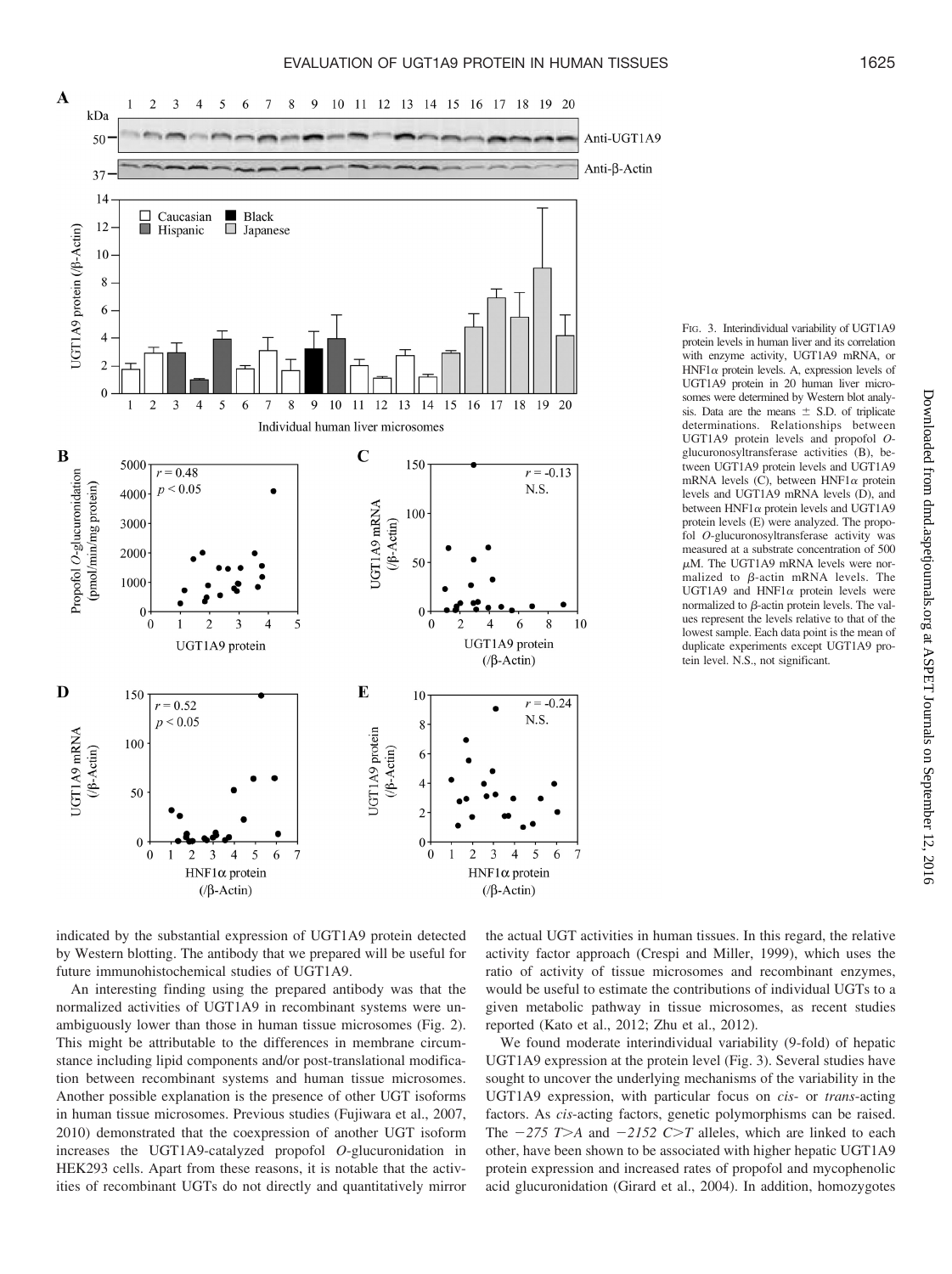for the intronic single nucleotide polymorphism at position *IVS1 399CT* have been shown to exhibit higher (1.3-fold) hepatic UGT1A9 protein levels (Girard et al., 2006). In these studies, UGT1A9 protein was assessed using the UGT1A7–10 antibody. The fact that UGT1A7, UGT1A8, and UGT1A10 are not expressed in liver made such studies possible. In contrast, our antibody would be applicable for the evaluation of the effects of this single nucleotide polymorphism on UGT1A9 expression in extrahepatic tissues expressing UGT1A9 and the closely related isoforms UGT1A7, UGT1A8, and UGT1A10, such as kidney and adrenal tissues (Ohno and Nakajin, 2009). As *trans*-acting factors, transcription factors can be raised. It has been reported that  $HNF1\alpha$  and  $HNF4\alpha$  positively regulate the expression of UGT1A9 (Barbier et al., 2005; Gardner-Stephen and Mackenzie, 2007). A significant positive correlation between these factors and UGT1A9 at the mRNA level in human livers has been reported (Aueviriyavit et al., 2007; Ramírez et al., 2008). Beyond these reports, we demonstrated that  $HNF1\alpha$  protein levels are significantly correlated with UGT1A9 mRNA levels (Fig. 3D). However,  $HNF1\alpha$  protein levels were not correlated with UGT1A9 protein levels (Fig. 3E), because we did not detect any correlation between the UGT1A9 mRNA and protein levels (Fig. 3C). Lack of correlation between the mRNA and protein levels has also been observed with other UGTs, such as UGT1A4, UGT1A6, and UGT2B7 (Izukawa et al., 2009). Therefore, it is reasonable to speculate that post-transcriptional and/or post-translational regulation plays a role in UGT protein levels. MicroRNAs (miRNAs) have recently received considerable attention as a critical factor of posttranscriptional regulation. We have reported that some cytochrome P450 isoforms and transcriptional factors, such as pregnane X receptor, vitamin D receptor, and  $HNF4\alpha$  are regulated by miRNAs (Nakajima and Yokoi, 2011), implying that miRNAs have a role in clearance of drugs and endobiotics. It would be of interest to investigate whether miRNAs may be involved in the regulation of UGTs. In general, mammalian miRNAs bind to the 3'-untranslated region of the target mRNA to cause translational repression or mRNA degradation. Because the 3'-untranslated sequences of UGT1As are common, it is possible that UGT1As may be commonly regulated by the same miRNA.

The UGT1A9 protein levels in a panel of 20 individual human livers were moderately  $(r = 0.48, p < 0.05)$  correlated with propofol glucuronidation (Fig. 2B). The moderate correlation was consistent  $(r = 0.5, p < 0.0001, n = 48)$  with the results reported by Girard et al. (2004). Because we previously demonstrated that UGT enzyme activity could be modulated through formation of heterodimers with other UGT isoform (Fujiwara et al., 2007), such modulation might account for the moderate correlation.

In summary, we generated a specific monoclonal antibody against human UGT1A9. By Western blot analysis using this antibody, we found that human UGT1A9 protein is highly expressed in the kidney and the liver but not in the jejunum or the ileum, supporting previous findings at mRNA levels. This antibody can be used to assess tissue distribution and interindividual variability of UGT1A9 protein expression, and such evaluation may promote the understanding of the physiological, pharmacological, and toxicological role of UGT1A9.

#### **Acknowledgments**

We acknowledge Drs. Yasuhiro Aoki and Masataka Takamiya at Iwate Medical University for supplying human livers.

#### **Authorship Contributions**

*Participated in research design:* Oda, Nakajima, Hatakeyama, Fukami, and Yokoi.

*Conducted experiments:* Oda.

*Contributed new reagents or analytic tools:* Hatakeyama.

*Performed data analysis:* Oda.

*Wrote or contributed to the writing of the manuscript:* Oda, Nakajima, and Yokoi.

### **References**

- Aueviriyavit S, Furihata T, Morimoto K, Kobayashi K, and Chiba K (2007) Hepatocyte nuclear factor  $1\alpha$  and  $4\alpha$  are factors involved in interindividual variability in the expression of UGT1A6 and UGT1A9 but not UGT1A1, UGT1A3 and UGT1A4 mRNA in human livers. *Drug Metab Pharmacokinet* **22:**391–398.
- Barbier O, Girard H, Inoue Y, Duez H, Villeneuve L, Kamiya A, Fruchart JC, Guillemette C, Gonzalez FJ, and Staels B (2005) Hepatic expression of the *UGT1A9* gene is governed by hepatocyte nuclear factor 4α. *Mol Pharmacol* 67:241-249.
- Chou PY and Fasman GD (1974) Prediction of protein conformation. *Biochemistry* **13:**222–245. Crespi CL and Miller VP (1999) The use of heterologously expressed drug metabolizing enzymes—state of the art and prospects for the future. *Pharmacol Ther* **84:**121–131.
- Emini EA, Hughes JV, Perlow DS, and Boger J (1985) Induction of hepatitis A virus: neutralizing antibody by a virus-specific synthetic peptide. *J Virol* **55:**836 – 839.
- Formelli F, Barua AB, and Olson JA (1996) Bioactivities of *N*-(4-hydroxyphenyl) retinamide and retinoyl β-glucuronide. *FASEB J* 10:1014-1024.
- Fujiwara R, Nakajima M, Oda S, Yamanaka H, Ikushiro S, Sakaki T, and Yokoi T (2010) Interactions between human UDP-glucuronosyltransferase (UGT) 2B7 and UGT1A enzymes. *J Pharm Sci* **99:**442– 454.
- Fujiwara R, Nakajima M, Yamanaka H, Nakamura A, Katoh M, Ikushiro S, Sakaki T, and Yokoi T (2007) Effects of coexpression of UGT1A9 on enzymatic activities of human UGT1A isoforms. *Drug Metab Dispos* **35:**747–757.
- Gaganis P, Miners JO, Brennan JS, Thomas A, and Knights KM (2007) Human renal cortical and medullary UDP-glucuronosyltransferases (UGTs): immunohistochemical localization of UGT2B7 and UGT1A enzymes and kinetic characterization of *S*-naproxen glucuronidation. *J Pharmacol Exp Ther* **323:**422– 430.
- Gardner-Stephen DA and Mackenzie PI (2007) Hepatocyte nuclear factor1 transcription factors are essential for the UDP-glucuronosyltransferase 1A9 promoter response to hepatocyte nuclear factor 4α. Pharmacogenet Genomics 17:25-36.
- Garnier J, Osguthorpe DJ, and Robson B (1978) Analysis of the accuracy and implications of simple methods for predicting the secondary structure of globular proteins. *J Mol Biol* **120:**97–120.
- Girard H, Court MH, Bernard O, Fortier LC, Villeneuve L, Hao Q, Greenblatt DJ, von Moltke LL, Perussed L, and Guillemette C (2004) Identification of common polymorphisms in the promoter of the UGT1A9 gene: evidence that UGT1A9 protein and activity levels are strongly genetically controlled in the liver. *Pharmacogenetics* **14:**501–515.
- Girard H, Villeneuve L, Court MH, Fortier LC, Caron P, Hao Q, von Moltke LL, Greenblatt DJ, and Guillemette C (2006) The novel UGT1A9 intronic I399 polymorphism appears as a predictor of 7-ethyl-10-hydroxycamptothecin glucuronidation levels in the liver. *Drug Metab Dispos* **34:**1220 –1228.
- Gong QH, Cho JW, Huang T, Potter C, Gholami N, Basu NK, Kubota S, Carvalho S, Pennington MW, Owens IS, et al. (2001) Thirteen UDP-glucuronosyltransferase genes are encoded at the human *UGT1* gene complex locus. *Pharmacogenetics* **11:**357–368.
- Guillemette C (2003) Pharmacogenomics of human UDP-glucuronosyltransferase enzymes. *Pharmacogenomics J* **3:**136 –158.
- Hopp TP and Woods KR (1981) Prediction of protein antigenic determinants from amino acid sequences. *Proc Natl Acad Sci USA* **78:**3824 –3828.
- Ikushiro S, Emi Y, Kato Y, Yamada S, and Sakaki T (2006) Monospecific antipeptide antibodies against human hepatic UDP-glucuronosyltransferase 1A subfamily (UGT1A) isoforms. *Drug Metab Pharmacokinet* **21:**70 –74.
- Izukawa T, Nakajima M, Fujiwara R, Yamanaka H, Fukami T, Takamiya M, Aoki Y, Ikushiro S, Sakaki T, and Yokoi T (2009) Quantitative analysis of UDP-glucuronosyltransferase (UGT) 1A and UGT2B expression levels in human livers. *Drug Metab Dispos* **37:**1759 –1768.
- Kato Y, Nakajima M, Oda S, Fukami T, and Yokoi T (2012) Human UDP-glucuronosyltransferase isoforms involved in haloperidol glucuronidation and quantitative estimation of their contribution. *Drug Metab Dispos* **40:**240 –248.
- Knights KM and Miners JO (2010) Renal UDP-glucuronosyltransferases and the glucuronidation of xenobiotics and endogenous mediators. *Drug Metab Rev* **42:**63–73.
- Mackenzie PI, Gregory PA, Gardner-Stephen DA, Lewinsky RH, Jorgensen BR, Nishiyama T, Xie W, and Radominska-Pandya A (2003) Regulation of UDP glucuronosyltransferase genes. *Curr Drug Metab* **4:**249 –257.
- Mackenzie PI, Bock KW, Burchell B, Guillemette C, Ikushiro S, Iyanagi T, Miners JO, Owens IS, and Nebert DW (2005) Nomenclature update for the mammalian UDP glycosyltransferase (*UGT*) gene superfamily. *Pharmacogenet Genomics* **15:**677– 685.
- Nakajima M, Koga T, Sakai H, Yamanaka H, Fujiwara R, and Yokoi T (2010) *N*-Glycosylation plays a role in protein folding of human UGT1A9. *Biochem Pharmacol* **79:**1165–1172.
- Nakajima M and Yokoi T (2011) MicroRNAs from biology to future pharmacotherapy: regulation of cytochrome P450s and nuclear receptors. *Pharmacol Ther* **131:**330 –337.
- Nakamura A, Nakajima M, Yamanaka H, Fujiwara R, and Yokoi T (2008) Expression of UGT1A and UGT2B mRNA in human normal tissues and various cell lines. *Drug Metab Dispos* **36:**1461–1464.
- Ohno S and Nakajin S (2009) Determination of mRNA expression of human UDPglucuronosyltransferases and application for localization in various human tissues by real-time reverse transcriptase-polymerase chain reaction. *Drug Metab Dispos* **37:**32– 40.
- Ohtsuki S, Schaefer O, Kawakami H, Inoue T, Liehner S, Saito A, Ishiguro N, Kishimoto W, Ludwig-Schwellinger E, Ebner T, et al. (2012) Simultaneous absolute protein quantification of transporters, cytochromes P450, and UDP-glucuronosyltransferases as a novel approach for the characterization of individual human liver: comparison with mRNA levels and activities. *Drug Metab Dispos* **40:**83–92.
- Parker JM, Guo D, and Hodges RS (1986) New hydrophilicity scale derived from highperformance liquid chromatography peptide retention data: correlation of predicted surface residues with antigenicity and X-ray-derived accessible sites. *Biochemistry* **25:**5425–5432.
- Ramírez J, Mirkov S, Zhang W, Chen P, Das S, Liu W, Ratain MJ, and Innocenti F (2008)